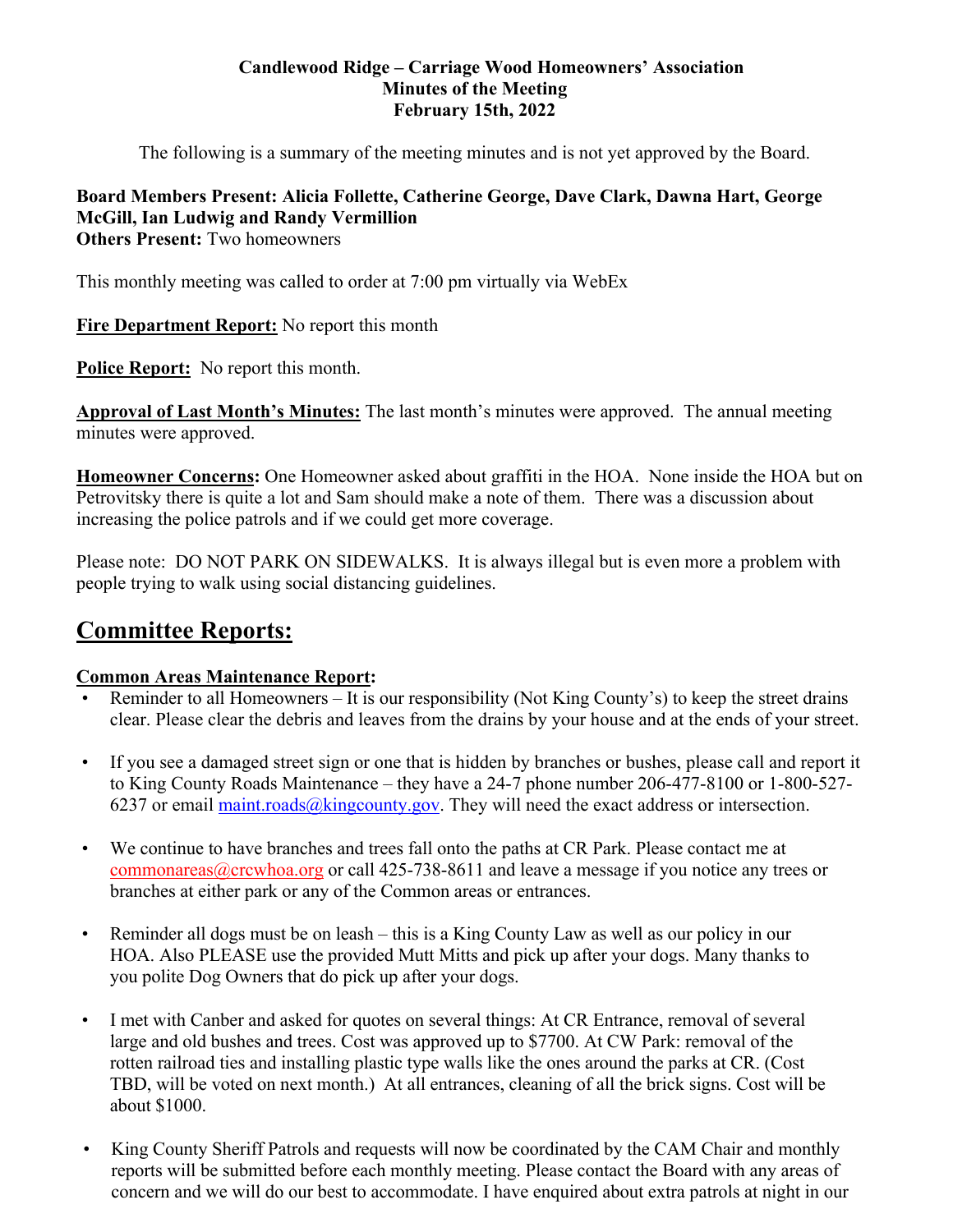HOA because of the increase of car prowling's.

- Please keep a watch for suspicious Activity and call 911
- **Reminder:** Our parks are private parks which exist for the use and enjoyment of HOA residents, their families and guests. They are not public parks. Our park usage rules apply to everyone. Following are some of the rules that have been established to maximize safety, and minimize liability and maintenance cost:
- A. Park Hours: 9:00 am to dusk.
- B. No Smoking, alcohol, drugs, loud music, golfing, motorized vehicles or **Fireworks** are allowed.
- C. Animals must be leashed, and owners are responsible for cleaning up after their animals.

# **ACC Report:**

We accept ACR requests via e-mail or U.S mail. We have noticed that paint requests have been received lately without paint chips as well as requests without ACR forms. All requests must be accompanied by ACR forms which must be signed, include a valid address and functioning phone number and, if for paint or stain, must include paint chips or specific manufacturer and name/code so it can be found on the web and note which paint is for what part of the house (body, trim, deck, gutters, door, …). If you want to speed up your notification, be sure that your email address is clearly written. Paint samples are required even if painting the same color as existing. Approvals are good for 180 days.

The ACC will consider ACRs with virtual paint chips but only when there is no question as to whether they would be approved.

ACC requests for this month were: 2 paint (one without paint colors) 1 tree removal 1 roof replacement

### **Complaints Negotiations Report:**

No new complaint but one is continuing that is an ongoing issue.

### **Treasurer's Report:**

Reports look good.

### **Legal and Insurance Report:**

No report this month.

### **Community Events Committee:**

We need volunteers. The Easter Egg Hunt was cancelled due to the lack of volunteers. The Garage Sale and Summer Event are also canceled for the same reason.

# Cul-de-Sac Committee Report – February 2022

- Inspected all 18 Cul-de-Sac Islands and 5 Retention/Detention Ponds within the last week
	- o Trees, plants and general maintenance:
		- No issues identified for February
	- o Retention/Detention Pond Issues:
		- No issues identified for February
- No Island renovation recommended at this time no change in Island score for February
	- o Beginning detailed assessment of Cul-de-Sac Island conditions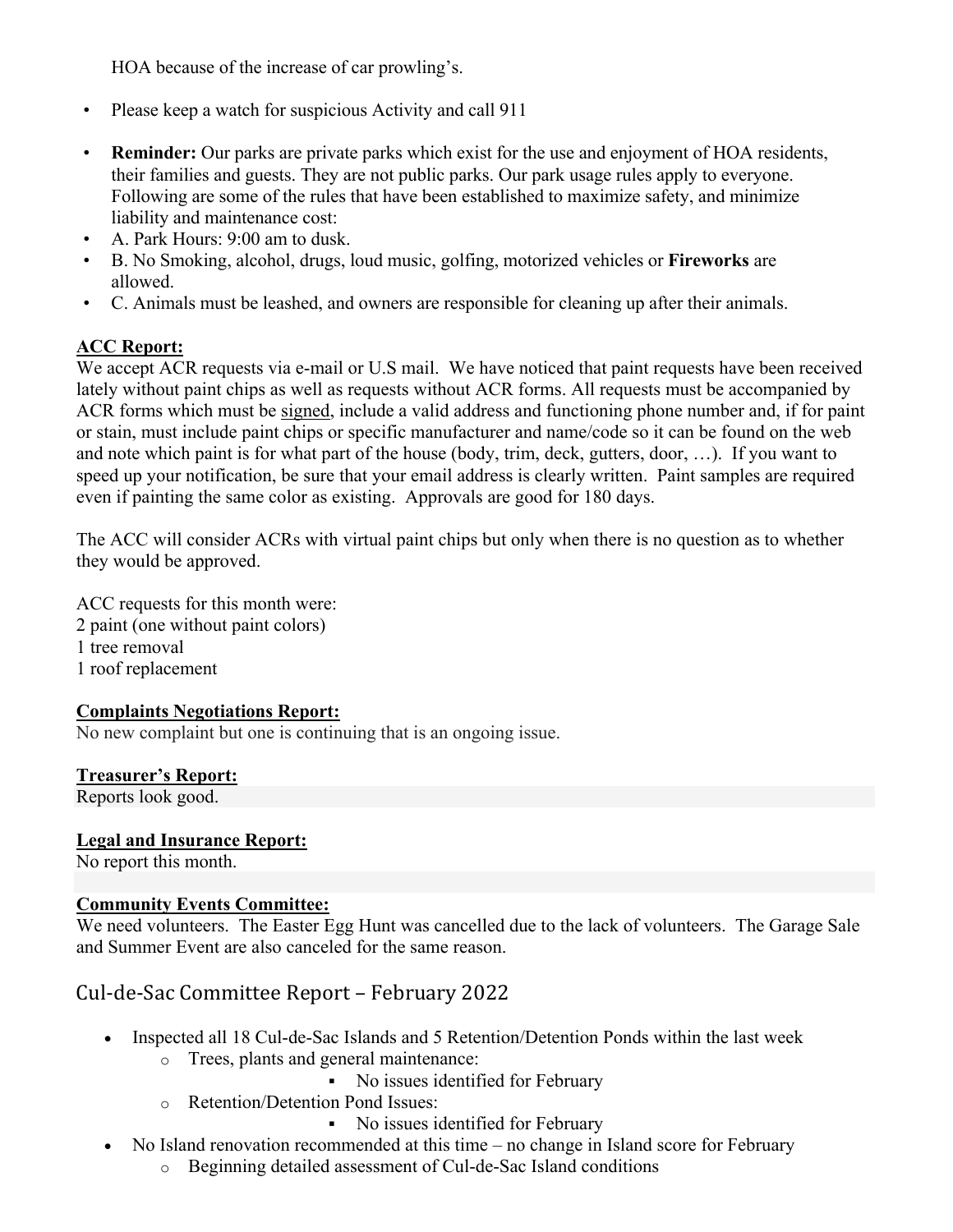- o Prioritization of recommended renovations for 2022 will be complete by March HOA Board Meeting.
- Respectfully submitted Randy Vermillion

Please note that, if a home owner wants to reserve a park, he or she should contact the CAM chair at commonareas@crcwhoa.org.

## **Web Site:**

Ian is now Web Master. We are looking at a new website design and email system. We are investigating using Zoom for meetings. It was approved up to \$175 per year.

# **Capital Improvement Committee:**

No report this month. On hold until next spring.

### **Nominating Committee**

Currently we have no open positions on the Board. George and Dave have agreed to run again.

# **Old Business:**

The annual meeting was virtual again. The presentation was put on the website before the meeting. It went well.

### **New Business:**

Election of Board Member positions. We voted to stay in the same positions.

**Please note that non safe and sane fireworks are illegal in the HOA because they are illegal in unincorporated King County.** Several years ago we had a house in our HOA burn down due to fireworks.

If you would like to give us your email address in order to be added to our email announcements, please send your info to bookkeeper@crcwhoa.org. No one will see your email and we will not give it to anyone.

Roles for the 2022 HOA Board Members

| George McGill    | President / Common Areas Chair                       |
|------------------|------------------------------------------------------|
| Catherine George | Reporting Secretary / ACC Chair                      |
| Alicia Follette  | Complaints / Treasurer                               |
| Dawna Hart       | Member at Large                                      |
| Ian Ludwig       | Vice President / ACC Member / CAM Member/ Web Master |
| Randy Vermillion | ACC Member / Cul-de-sac Chair                        |
| David Clark      | Member at Large                                      |
| *Don Nelson      | Legal and Insurance                                  |

\* Volunteer, not a Board Member

**Special Topics:** Visit our Website and contact the HOA via Email at: Web – www.crcwhoa.org Facebook - Candlewood Ridge/Carriagewood HOA

Email – president@crcwhoa.org info@crcwhoa.org architecture@crcwhoa.org If you would like to give us your email address in order to be added to our email announcements, please send your info to **bookkeeper@crcwhoa.org**.